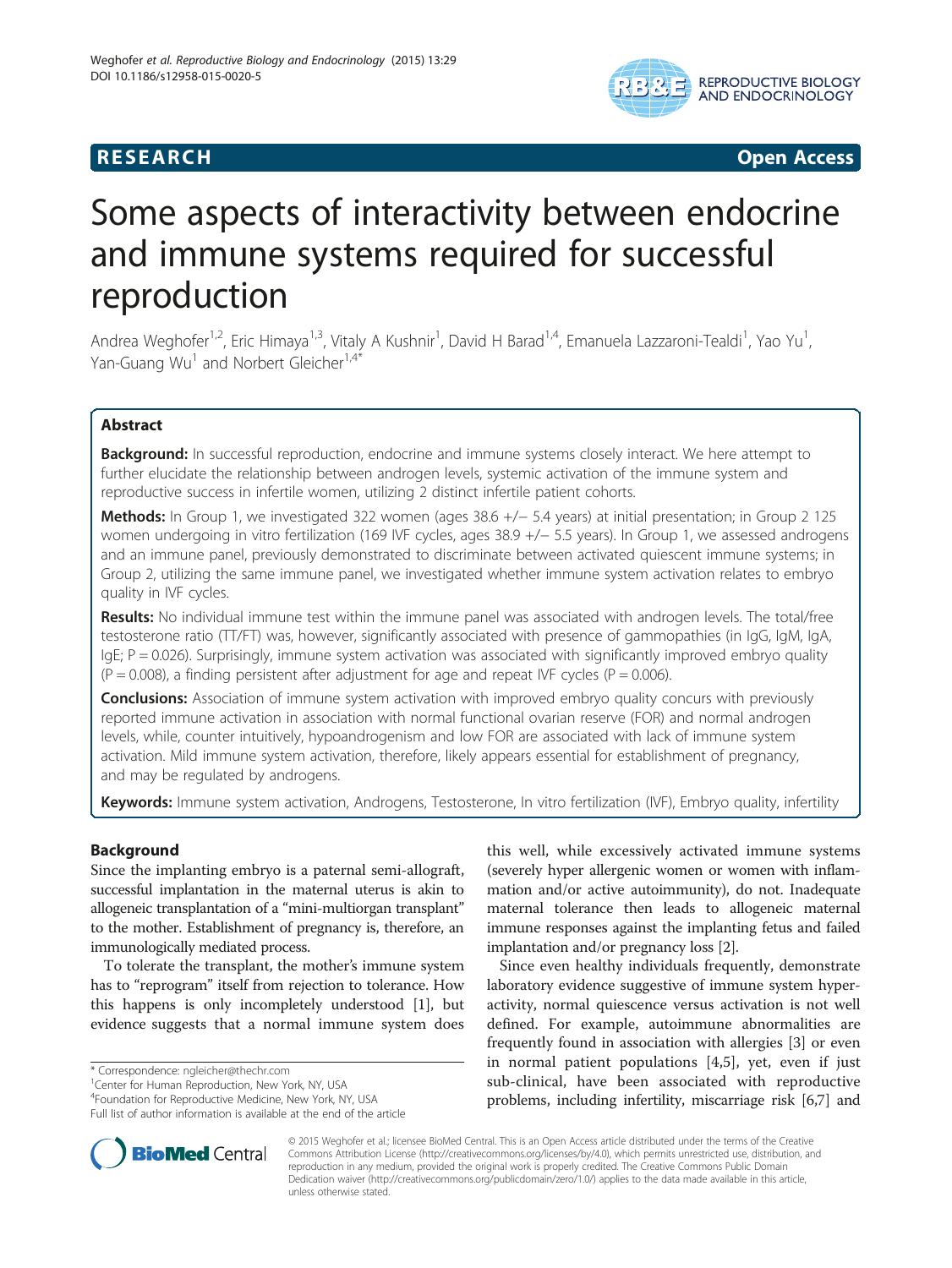<span id="page-1-0"></span>complications of pregnancy, such a premature labor and preeclampsia/ eclampsia [\[8,9\]](#page-4-0).

We recently noted that women with low functional ovarian reserve (LFOR) at practically all ages are characterized by relative hypoandrogenism [[10\]](#page-4-0). Yet, somewhat counter intuitively, we also discovered that they demonstrated no evidence whatsoever of immune system activation as we initially had hypothesized; yet, young, healthy control patients with normal androgen levels, to some degree did demonstrate evidence of immune system activation [[11](#page-4-0)].

Based on these unexpected findings, we further hypothesized that normal androgen levels, in females approximately equally adrenal and ovarian in origin, depend on mild immune system activation. In absence of activation by an immune system – driven androgen production factor (APF), androgen levels decrease and androgen-dependent early stages of follicle maturation wither [\[2](#page-4-0)]. Under this hypothesis, the establishment of pregnancy, thus, would be dependent on mild immune system activation.

While this on first impression may sound like a counter intuitive proposition, various important stages of reproduction, including ovulation and implantation, have already been identified as "inflammatory" processes [\[12,13](#page-4-0)].

Here presented study was, therefore, designed to further explore observable effects of immune system activation, and how they may relate to reproductive success.

#### **Methods**

#### Institutional review board

Here presented study involved two distinct patient populations, both of which were identified and retrieved from our center's electronic research data base, where selected medical record data from presenting patients are stored in anonymized fashion for research purposes. Prior to inclusion in this research data bank, patients at our center at initial presentation sign an informed consent, which authorizes the use of their medical record data for research purposes, as long as data remain confidential and the identity of the patient remains protected. Both of these conditions are met when data are extracted from the center's electronic research database, and the study, therefore, underwent only expedited review and approval from the center's Institutional Review Board (ER12172012-01, December 18, 2012).

#### Patient populations and main outcome measures

This study involved 2 patient populations: Group 1 included 322 consecutive infertile women, who presented to our center for initial diagnostic evaluation at mean age of  $38.6 \pm 5.4$  years. Among those 125 women (Group 2) underwent 169 IVF cycles, with some patients, thus, undergoing more than one IVF cycle. Their mean age was 38.9 ± 5.4 years. Table 1 summarizes patient characteristics for both patient groups, and demonstrates that they in all characteristics were very similar.

In order to qualify for Group 1, patients had to have a complete initial data set of laboratory results in the center's electronic database, which, among immune test, included antinuclear antibody, an antiphospholipid antibody panel, including antibodies to β2-glycoprotein, cardiolipin and phosphatidylserine in IgG, IgM and IgA isotypes, a lupus anticoagulant, an antithyroid antibody panel, including antibodies to thyroid peroxidase, thyroglobulin and thyrotropin receptor, total IgG, IgM, IgA and IgE levels, anti-adrenal antibodies (to 21-hydroxylase) and anti-ovarian antibodies. All of these laboratory tests were obtained via commercially available assays.

Because this panel of tests has in studies been proven effective in discriminating with high sensitivity, though relatively poor specificity, women with immune system activation from those with a quiescent immune system, it is part of our center's routine initial fertility evaluation at time of presentation. Fully expecting a high degree of false-positivity, any positive finding in the panel is clinically considered to represent immune system activation, and only complete absence of any positive findings is clinically considered a quiescent immune system [\[11\]](#page-4-0).

In this context the expectation is to achieve high sensitivity but poor specificity of diagnosis. This means that the

#### Table 1 Baseline characteristics of Groups 1 and 2\*

|                                  | Group 1<br>$(n = 322)$ | Group 2<br>$(n = 125)$ |
|----------------------------------|------------------------|------------------------|
|                                  |                        |                        |
| Age (years)                      | $38.6 \pm 5.4$         | $38.9 \pm 5.4$         |
| $BMI***$ (kg/m <sup>2</sup> )    | $24.0 \pm 4.9$         | $24.1 \pm 4.6$         |
| DHEA (ng/dL)                     | $469.2 \pm 289.8$      | $467.9 \pm 308.9$      |
| DHEAS (µg/dL)                    | $253.5 \pm 189.0$      | $371.6 \pm 233.4$      |
| Total testosterone (ng/dL)       | $26.0 \pm 13.7$        | $33.7 \pm 23.5$        |
| Free testosterone (pg/mL)        | $2.0 \pm 1.5$          | $2.6 \pm 1.8$          |
| TSH (µIU/mL)                     | $1.9 \pm 1.2$          | $1.9 \pm 1.0$          |
| Thyroid antibodies               | 22.0%                  | 16.0%                  |
| Anti-adrenal antibodies          | 0.3%                   | 0%                     |
| Anti-ovarian antibodies          | 9.3%                   | 6.4%                   |
| Antinuclear antibodies (ANA)     | 13.0%                  | 7.2%                   |
| Antiphopholipid antibodies (APA) | 14.6%                  | 14.4%                  |
| Gammopathy                       | 32.0%                  | 36.0%                  |
| Immune system activation***      | 59.0%                  | 59.2%                  |

\*Values are presented as means ± standard deviation or as percentages. Patient characteristics did not differ between both groups except for DHEAS (P < 0.001), total testosterone (P < 0.001) and free testosterone (P < 0.01), all three the consequence of DHEA supplementation for women with LFOR between baseline evaluation and IVF cycle start. For further detail, see text. Percentages among antibodies represent percentages of patients with positive antibody tests.

\*\*BMI, body mass index.

\*\*\*Defined by presence of at least 1 positive laboratory test.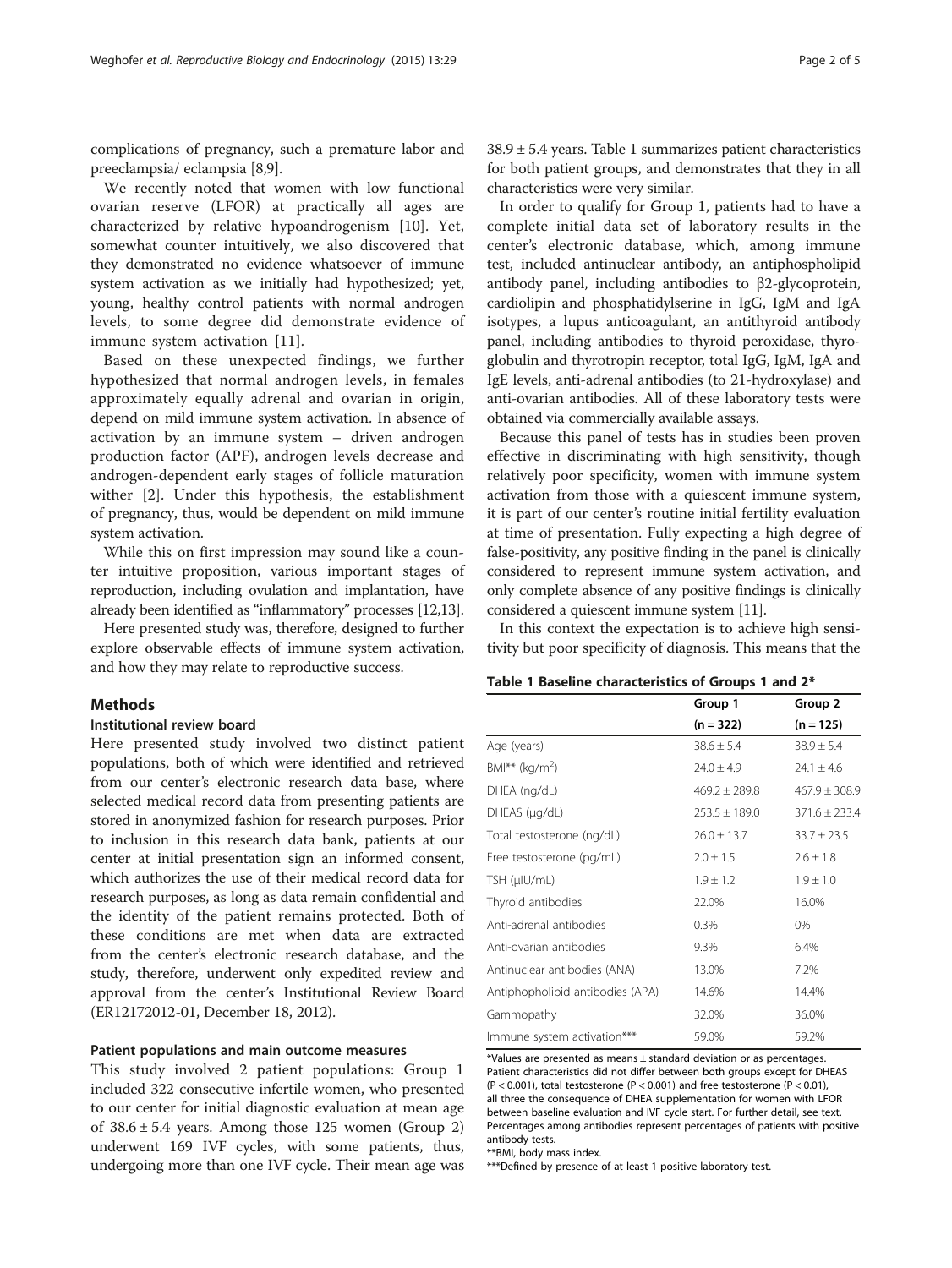prevalence of immune system activation will be overestimated; yet, patients considered quiescent will, indeed, with high certainty lack immune system hyperactivity. In this context, statistical associations with immune system activation will, therefore, be clinically diluted by the presence of false positive patients and, therefore, underestimated. So demonstrated statistically significant associations, therefore, have to be considered statistically sound.

Since women with LFOR demonstrate low androgen levels [[10](#page-4-0)], we now also routinely assess androgens in newly presenting patients. Group 1 patients, therefore, also had to have a completed set of androgen values in the center's research database, including dehydroepiandrosterone (DHEA), DHEA-sulfate (DHEAS), free testosterone (FT) and total testosterone (TT). All of above noted laboratory tests were performed by routine commercial assays, as previously reported, with TT being evaluated with chromatography-tandem mass spectrometry [\[11](#page-4-0)].

We then assessed whether in Group 1 patients individual immune parameters or whole immune panels (i.e., thyroid antibodies, antiphospholipid antibodies, total immunoglobulins, etc.) statistically correlated with androgen levels.

As noted above, Group 2 patients, represented as subset 125 infertile women (mean age 38.9 ± 5.4 years), having undergone 169 IVF cycles within 2–4 weeks from last laboratory assessments (Table [1\)](#page-1-0). Group 2 patients were used to assess whether immune parameters statistically correlated with embryo quality in IVF cycles.

Embryo quality was assessed in a total of 777 embryos. Each embryo is individually evaluated under the microscope early in the morning of day-3. Embryo assessments are performed at our center by counting blastomeres, assessing embryo shape, and determining the degree of fragmentation. Embryos were graded based on the following parameters: Excellent or Grade 5, reached 8 cells with <5% fragmentation; Good or Grade 4, reached 6–8 cells with ≤5% fragmentation; Average or Grade 3, 6–8 cells with 5-20% fragmentation; Poor or Grade 2, reached 4–8 cells with 20-40% fragmentation; Very poor or Grade 1, 4–8 cells, with >40% fragmentation.

## Statistical analyses

To investigate the effects androgen levels on immune system activation, generalized linear mixed-effects models (GLME) were used. GLME were also used to study the effects of immune system activation on embryo quality. The models were then controlled for age and repeated cycles in Group 2. Analyses were conducted using SAS 9.2. P-values <0.05 were considered statistically significant. All original data are available to investigators from CHR's electronic data depository by contacting David H. Barad, MD, MS at dbarad@thechr.com.

# Results

# Group-1 results

Patient characteristics for this group of infertility patients are summarized in Table [1](#page-1-0). As the table demonstrates, their mean age was  $38.6 \pm 5.4$  years. Their body mass index (BMI) was  $24.0 \pm 4.9$  kg/m<sup>2</sup>.

It is also important to note that except for DHEAS and testosterone levels, none of the other patient characteristics differed between Groups 1 and 2. DHEA and testosterone levels increased in Group 2 patients because our center routinely supplements women with LFOR prior to IVF cycle start (see below).

Looking at the patients' individual levels of DHEA, DHEAS, TT, FT and TT/FT-ratios, none was individually associated with laboratory evidence of thyroid autoimmunity, presence of elevated antiphospholipid antibodies, antinuclear antibodies, anti-adrenal autoimmunity or anti-ovarian antibodies. TT/FT ratios were, however, statistically associated with gammopathies, either abnormally high or low total immunoglobulin levels in all isotypes  $(P = 0.026$ ; Table 2).

#### Group-2 results

Even more interesting, however, were observations in Group 2, where the mean age was almost identical to Group-1 patients  $(38.9 \pm 5.4$  years, Table [1\)](#page-1-0). Out of 777 embryos, 353 (45.4%) were of good, 337 (43.4%) were of fair and 87 (11.2%) were of poor quality. Defining immune system activation as presence of one or more immune abnormalities, evidence for female immune system activation was associated with significantly better embryo quality than absence of such evidence  $(P = 0.008)$ . This association, indeed, persisted even after adjustments for female age and repeat IVF cycles ( $P = 0.006$ ), strongly suggesting that mild immune system activation offers benefits in regard to embryo quality. The observed improvement in embryo quality was primarily the consequence of higher embryo grades  $(3.7 \pm 0.05 \text{ vs. } 3.4 \pm 0.07; P = 0.002)$ .

# **Discussion**

Here presented data on random female infertility patients confirm the previously reported association between androgen levels and immune system activation [\[11\]](#page-4-0), this time, however, even more specifically demonstrating that abnormalities in total immunoglobulin levels are statistically associated with TT/FT ratios.

Table 2 Statistically significant associations

| <b>Associations</b>                                      | Significance |
|----------------------------------------------------------|--------------|
| TT/FT with presence of gammopathies (lgG, lgM, lgA, lgE) | $P = 0.026$  |
| Immune system activation* with embryo quality            | $P = 0.008$  |
| After adjustments for age and repeat cycles              | $P = 0.006$  |
| TT/FT, total/free testosterone ratio.                    |              |

\*As defined in Table [1](#page-1-0).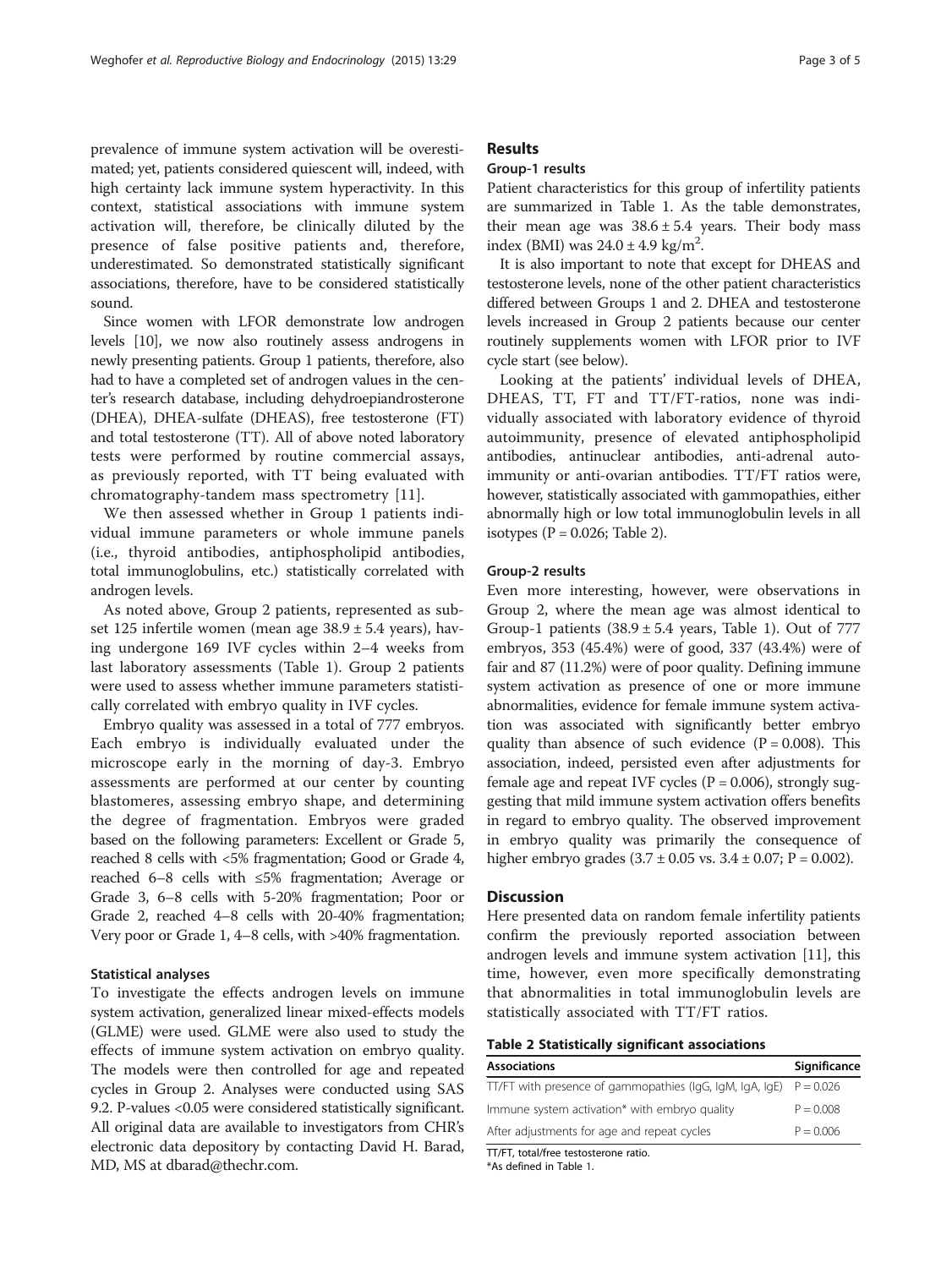<span id="page-3-0"></span>This is a potentially interesting new observation since TT/FT ratios are to a large degree dependent on sex hormone binding globulin (SHBG), as defined by the Free Androgen Index (FAI =  $100 \times \frac{TT}{SHBG}$ ) [[14](#page-4-0)]. While we, unfortunately, in this study did not have data on SHBG, these observations potentially link immunoglobulin concentrations via androgen levels to SHBG levels, as androgens are known to decrease SHBG [\[15,16\]](#page-4-0), thus resulting in more of bioactive FT becoming available.

The association of TT/FT ratios and immunoglobulin abnormalities supports the previously reported association between mild immune system activation [[11](#page-4-0)], normal ovarian function and normal androgen levels; while women with abnormally low ovarian function not only lack evidence of immune system activation but also demonstrate comparatively low androgen levels [\[10](#page-4-0)].

We, therefore, hypothesized about existence of a potential "immunologic" androgen production factor (APF), responsible for maintaining appropriate androgen levels for normal female fertility, which may be potentially increased in association with polycystic ovarian syndrome (PCOS) and decreased in women with LFOR ([\[11](#page-4-0)] and reviewed in [\[2](#page-4-0)]). Here presented data offer further support for such a hypothetical APF.

A possible association between immune system activation and embryo quality has never before ben reported. This observations in Group 2-women is, therefore, likely even more significant. It is not only statistically very robust but even held up after adjustment for age and number of earlier IVF cycles, suggesting that it is independent of female age and, at least to a degree, independent of severity of infertility.

Combined, these observations, therefore, suggest that a mild form of immune system activation may represent a highly important theme throughout all stages of successful reproduction, starting with egg/embryo quality, as here reported for the first time.

This concept is not necessarily new: For example, Jabbour et al. pointed out the importance of inflammatory pathways throughout reproductive physiology, from ovulation, to menstruation, implantation and onset of labor, all now increasingly perceived as inflammatory processes [[17](#page-4-0)]. Here presented study suggests that creation of good embryo quality now also may have to be added as a process dependent on inflammatory pathways.

All of these observations also explain the close relationship and interplay between endocrine and immune systems, recently increasingly addressed in the literature [\[2,9\]](#page-4-0).

How an activated immune system could beneficially affect egg and embryo quality remains to be established. Androgens, however, allow for a hypothesis: Recently reported animal models [\[18](#page-4-0),[19\]](#page-4-0) and human clinical data ([\[20\]](#page-4-0) reviewed in [\[21](#page-4-0)]), suggest that androgens are essential for early stages of follicle maturation. Improving egg/embryo quality via androgen supplementation in women with LFOR and with low androgen levels, therefore, appears to increase pregnancy chances [\[20](#page-4-0)], to reduce aneuploidy in embryos [[22\]](#page-4-0) and, therefore, miscarriage rates [\[23](#page-4-0)].

Androgens are, however, also strongly anti-inflammatory, and are, therefore, for that purpose clinically, for example, utilized in autoimmune disease [[24](#page-4-0)]. The previously noted hypothetic immune system-derived APF with the ability to increases androgen levels, thus, potentially can create a feed-back loop by inducing anti-inflammatory androgens which, in turn, keep a low-level of inflammatory immune system activation in check.

In conclusion, here presented results add to an increasing volume of data pointing toward significant interaction between endocrine and immune systems in establishing reproductive success. Albertini recently described the ovaries as immunological "hot-spots" [\[25\]](#page-4-0) based on the recognition that increasing numbers of fertility-associated genes in the ovary also have immunological functions. It increasingly appears that other endocrine organs may deserve a similar designation. Indeed, the brain and other endocrine organs like the adrenals, increasingly appear to represent locations where endocrine and immune systems almost merge into one immune/endocrine system (2). For successful reproduction the flawless function of this united system appears increasingly essential.

#### Competing interests

A.W., V.A. K., D.H.B and N.G. have in the past received research and travels support as well as speaker honoraria from pharmaceutical companies and/or medical device companies, none in any way related to here reported study except for the following: D.H.B. and N.G. receive patent royalties for a number of patents, claiming therapeutic benefits for androgen supplementation in women with low functional ovarian reserve. N.G. is shareholder of Fertility Nutraceuticals, LLC, a producer of fertility supplements, including DHEA. Both authors received travel support and speaker honoraria from Sun Pharmaceutical Industries, Ltd (India) for DHEA-related lectures. V.A.K. serves as consultant to the Centers for Disease Controls and Prevention in regards to ART outcome reporting.

#### Authors' contributions

AW. and NG. contributed equally to this study in design, data analysis and manuscript completion. EH. was a visiting fellow at the CHR during conduct of the study and significantly contributed to data accumulation. DHB. significantly contributed to study design, data analysis and manuscript preparation. VAK. contributed to study design and manuscript revisions. All other authors contributed to laboratory assessments. All authors approved the final manuscript.

#### Author details

<sup>1</sup> Center for Human Reproduction, New York, NY, USA. <sup>2</sup> Department of Obstetrics and Gynecology, Medical University Vienna, Vienna, Austria. <sup>3</sup>Centre Hospitalier de l'Université de Montréal, Montreal, Canada.<br><sup>4</sup>Foundation for Benroductive Medicine, New York, NY USA. Foundation for Reproductive Medicine, New York, NY, USA.

#### Received: 3 December 2014 Accepted: 15 March 2015 Published online: 11 April 2015

#### References

1. Hemberge M. Immune balance at the foeto-maternal interface as the fulcrum of reproductive success. J Reprod Immunol. 2013;97:36–42.